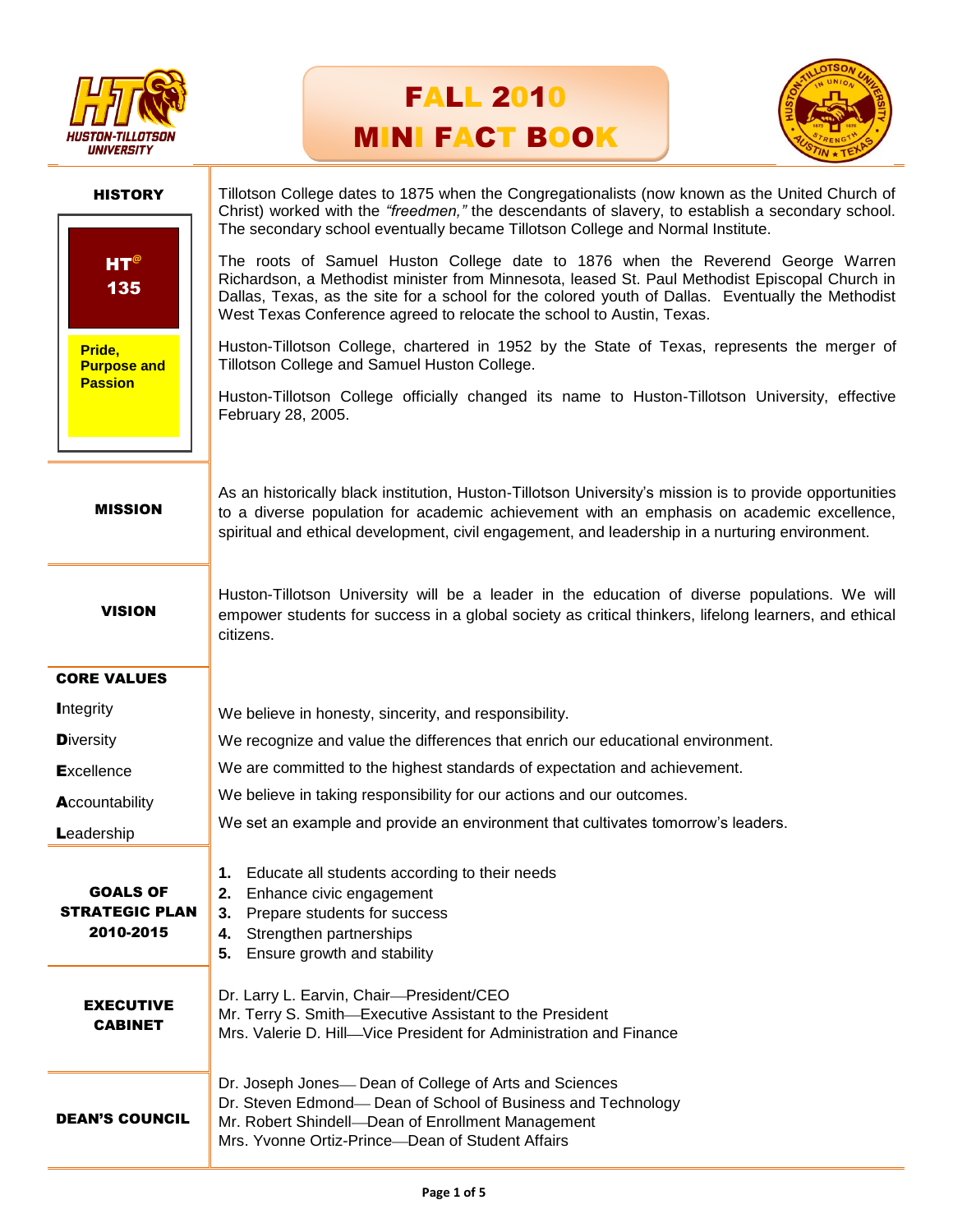| <b>ACCREDITATION</b> | about the accreditation of Huston-Tillotson University.<br>Huston-Tillotson University is listed with and recognized by<br>Texas Education Agency, and<br>$\bullet$<br>$\bullet$<br>Education and Ministry of The United Methodist Church. |                  | Huston-Tillotson University is accredited by The Commission on Colleges of the Southern<br>Association of Colleges and Schools to award baccalaureate degrees. Contact the Commission on<br>Colleges at 1866 Southern Lane, Decatur, Georgia 30033-4097 or call 404-679-4501 for questions<br>The Commission on Black Colleges of the University Senate of the General Board of Higher |  |  |  |  |  |  |
|----------------------|--------------------------------------------------------------------------------------------------------------------------------------------------------------------------------------------------------------------------------------------|------------------|----------------------------------------------------------------------------------------------------------------------------------------------------------------------------------------------------------------------------------------------------------------------------------------------------------------------------------------------------------------------------------------|--|--|--|--|--|--|
|                      | <b>General Information:</b>                                                                                                                                                                                                                |                  |                                                                                                                                                                                                                                                                                                                                                                                        |  |  |  |  |  |  |
| <b>UNIVERSIY</b>     | 12th Day Enrollment: 901                                                                                                                                                                                                                   |                  |                                                                                                                                                                                                                                                                                                                                                                                        |  |  |  |  |  |  |
| <b>FACTS</b>         | <b>Student to Faculty Ratio: 15 to 1</b>                                                                                                                                                                                                   |                  |                                                                                                                                                                                                                                                                                                                                                                                        |  |  |  |  |  |  |
|                      | Financial Aid: 97% of undergraduate students receive some form of financial aid                                                                                                                                                            |                  |                                                                                                                                                                                                                                                                                                                                                                                        |  |  |  |  |  |  |
|                      | Campus: Huston-Tillotson University is located on Chicon Street between 7th and 11th Streets near<br>downtown Austin.                                                                                                                      |                  |                                                                                                                                                                                                                                                                                                                                                                                        |  |  |  |  |  |  |
|                      | <b>Athletics:</b>                                                                                                                                                                                                                          |                  |                                                                                                                                                                                                                                                                                                                                                                                        |  |  |  |  |  |  |
|                      | <b>Conferences: National Association for Intercollegiate Athletics (NAIA)</b><br>Red River Athletic Conference (RRAC)                                                                                                                      |                  |                                                                                                                                                                                                                                                                                                                                                                                        |  |  |  |  |  |  |
|                      | Mascot: Ram                                                                                                                                                                                                                                |                  |                                                                                                                                                                                                                                                                                                                                                                                        |  |  |  |  |  |  |
|                      | Men's Sports: Baseball, Basketball, Cross Country, Soccer and Track                                                                                                                                                                        |                  |                                                                                                                                                                                                                                                                                                                                                                                        |  |  |  |  |  |  |
|                      | Women's Sports: Basketball, Cross Country, Soccer, Softball, Track and<br>Volleyball                                                                                                                                                       |                  |                                                                                                                                                                                                                                                                                                                                                                                        |  |  |  |  |  |  |
|                      | 2010-2011 Student Annual Costs:                                                                                                                                                                                                            |                  |                                                                                                                                                                                                                                                                                                                                                                                        |  |  |  |  |  |  |
|                      |                                                                                                                                                                                                                                            | <b>On-Campus</b> | <b>Off-Campus</b>                                                                                                                                                                                                                                                                                                                                                                      |  |  |  |  |  |  |
|                      | <b>Total Per Semester</b>                                                                                                                                                                                                                  | \$9,688          | \$6,215                                                                                                                                                                                                                                                                                                                                                                                |  |  |  |  |  |  |
|                      | <b>Total Per Year</b>                                                                                                                                                                                                                      | \$19,376         | \$12,430                                                                                                                                                                                                                                                                                                                                                                               |  |  |  |  |  |  |

### STUDENTS BY ENROLLMENT STATUS

| <b>Enrollment Status</b>      |                |        |               |               |              |               |  |
|-------------------------------|----------------|--------|---------------|---------------|--------------|---------------|--|
|                               | <b>Male</b>    | $\%$   | <b>Female</b> | $\frac{9}{6}$ | <b>Total</b> | $\frac{9}{6}$ |  |
| <b>Undergraduates</b>         |                |        |               |               |              |               |  |
| Full-Time                     | 423            | 47%    | 411           | 46%           | 834          | 93%           |  |
| Part-Time                     | 19             | 2%     | 42            | 5%            | 61           | 7%            |  |
| <b>Graduate Professionals</b> |                |        |               |               |              |               |  |
| Part-Time                     | $\overline{4}$ | $>1\%$ | 2             | $>1\%$        | 6            | $>1\%$        |  |
| <b>Total</b>                  | 446            | 50%    | 455           | 50%           | 901          | 100%          |  |

# STUDENTS BY ETHNICITY AND GENDER

| <b>Ethnicity</b>       | <b>Male</b> | $\frac{9}{6}$ | <b>Female</b> | $\frac{9}{6}$ | <b>Total</b> | $\frac{9}{6}$ |
|------------------------|-------------|---------------|---------------|---------------|--------------|---------------|
| African-American       |             |               |               |               |              |               |
|                        | 302         | 34%           | 343           | 38%           | 645          | 72%           |
| Asian/Pacific Islander |             |               |               |               |              |               |
|                        |             | 0%            | 0             | 0%            | 0            | $0\%$         |
| Hispanic               | 90          | 10%           | 84            | 9%            | 174          | 19%           |
| White                  | 31          | 3%            | 19            | 2%            | 50           | 6%            |
| <b>Multiracial</b>     | 2           | $>1\%$        |               | $>1\%$        | 3            | $>1\%$        |
| International          | 21          | 2%            | 8             | $1\%$         | 29           | 3%            |
| <b>Total</b>           | 446         | 50%           | 455           | 50%           | 901          | 100%          |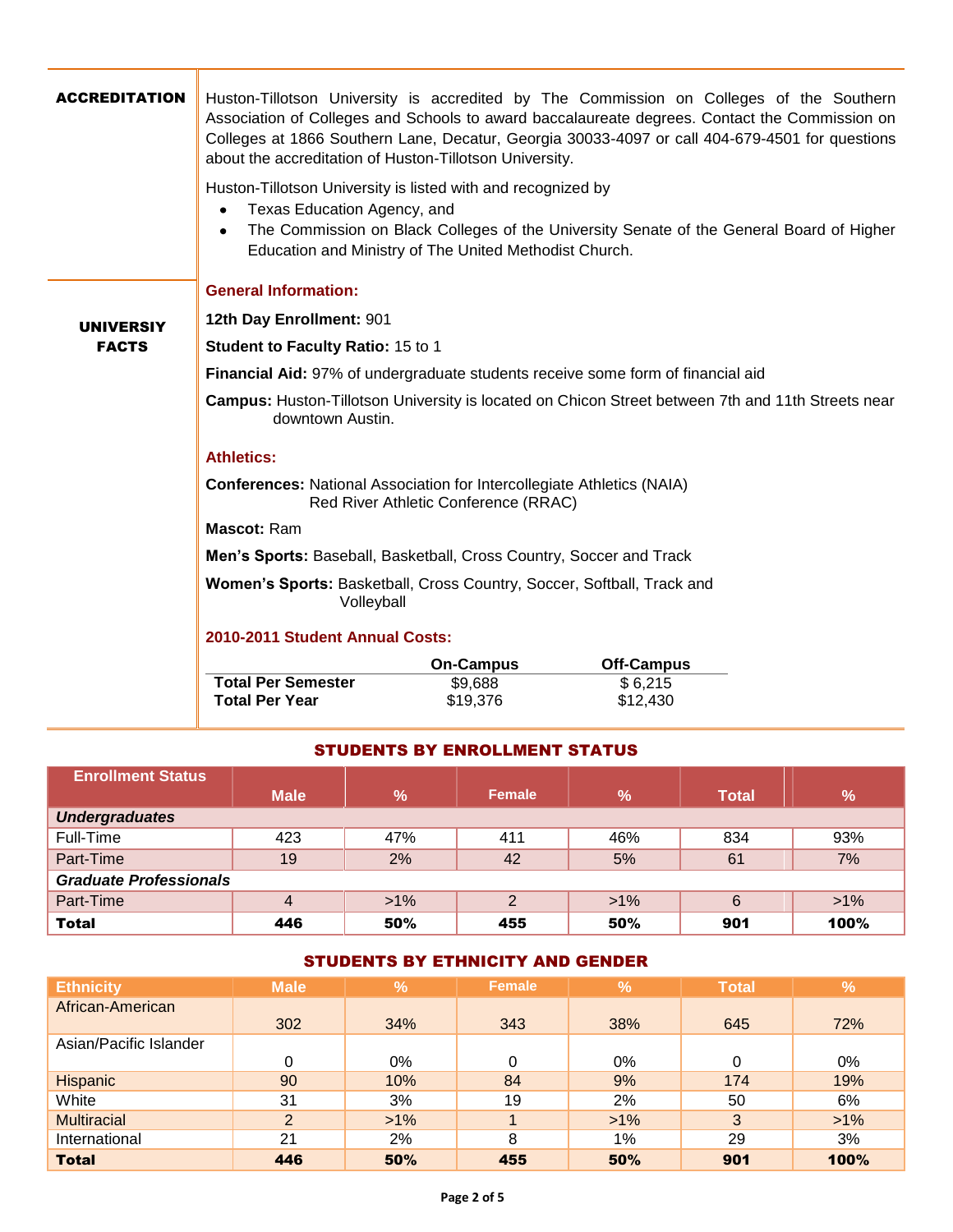### STUDENTS BY CLASSIFICATION AND GENDER

| <b>Classification</b>      | <b>Male</b> | $\frac{9}{6}$ | <b>Female</b>  | $\sqrt{2}$ | <b>Total</b> | %      |
|----------------------------|-------------|---------------|----------------|------------|--------------|--------|
| First-Time Freshmen        |             |               |                |            |              |        |
|                            | 135         | 15%           | 135            | 15%        | 270          | 30%    |
| <b>Continuing Freshmen</b> |             |               |                |            |              |        |
|                            | 65          | 7%            | 55             | 6%         | 120          | 13%    |
| <b>Transfer Freshmen</b>   |             |               |                |            |              |        |
|                            | 27          | 3%            | 29             | 3%         | 56           | 6%     |
| Sophomore                  | 70          | 8%            | 83             | 9%         | 153          | 17%    |
| Junior                     | 72          | 8%            | 79             | 9%         | 151          | 17%    |
| Senior                     | 69          | 8%            | 70             | 8%         | 139          | 15%    |
| <b>ATCP</b>                | 4           | $>1\%$        | 2              | $>1\%$     | 6            | $>1\%$ |
| Non-Degree Seeking         |             |               |                |            |              |        |
|                            | 4           | $>1\%$        | $\overline{2}$ | $>1\%$     | 6            | $>1\%$ |
| <b>Total</b>               | 446         | 50%           | 455            | 50         | 901          | 100%   |

\*ATCP Alternative Teacher Certification Program

## PROGRAMS OF STUDY

| <b>College of Arts and Sciences</b>                                                                                                                                                                        |                                                                                                                                                                |  |  |  |  |  |
|------------------------------------------------------------------------------------------------------------------------------------------------------------------------------------------------------------|----------------------------------------------------------------------------------------------------------------------------------------------------------------|--|--|--|--|--|
| <b>Department of Humanities and Fine Arts</b>                                                                                                                                                              |                                                                                                                                                                |  |  |  |  |  |
| <b>Majors</b><br>English*<br>٠<br><b>Literary Arts</b><br>(BA)<br>$\circ$<br>Communication Arts (BA)<br>$\circ$<br>History* (BA)<br>п<br>Music*<br>Voice<br>(BA)<br>$\circ$<br>Instruments (BA)<br>$\circ$ | <b>Minors</b><br><b>African and African American Studies</b><br>$\bullet$<br><b>Professional Writing</b><br>$\bullet$<br><b>Religious Studies</b><br>$\bullet$ |  |  |  |  |  |
| <b>Department of Social and Behavioral Sciences</b>                                                                                                                                                        |                                                                                                                                                                |  |  |  |  |  |
| <b>Majors</b><br><b>Criminal Justice*</b> (BA)<br>٠<br><b>Political Science*</b> (BA)<br>٠<br>Psychology*<br>(BA)<br>٠<br>Sociology*<br>(BA)<br>٠                                                          | <b>Minors</b><br>Pre-Law                                                                                                                                       |  |  |  |  |  |
| <b>Department of Educator Preparation</b>                                                                                                                                                                  |                                                                                                                                                                |  |  |  |  |  |
| <b>Interdisciplinary Studies</b><br>٠<br>Early Childhood (EC)-6 Generalist (BA)<br>$\circ$<br><b>EC-12 Special Education</b><br>(BA)<br>$\circ$<br>8-12 Technology Applications<br>(BA)<br>$\circ$         |                                                                                                                                                                |  |  |  |  |  |
| <b>Department of Kinesiology</b>                                                                                                                                                                           |                                                                                                                                                                |  |  |  |  |  |
| Kinesiology*<br>Е<br>Physical Education (BA)<br>$\circ$<br>Human Performance (BA)<br>$\circ$<br><b>Exercise Science</b><br>(BS)<br>$\circ$                                                                 |                                                                                                                                                                |  |  |  |  |  |
| <b>Department of Natural Sciences and Mathematics</b>                                                                                                                                                      |                                                                                                                                                                |  |  |  |  |  |
| <b>Majors</b><br>Biology*<br>(BA/BS)<br>٠<br>(BS)<br>Chemistry*<br>٠<br>Mathematics* (BA/BS)<br>٠                                                                                                          | <b>Minors</b><br><b>Pre-Engineering</b><br>٠<br><b>Pre-Medicine</b>                                                                                            |  |  |  |  |  |

\*Denotes a minor available in the subject area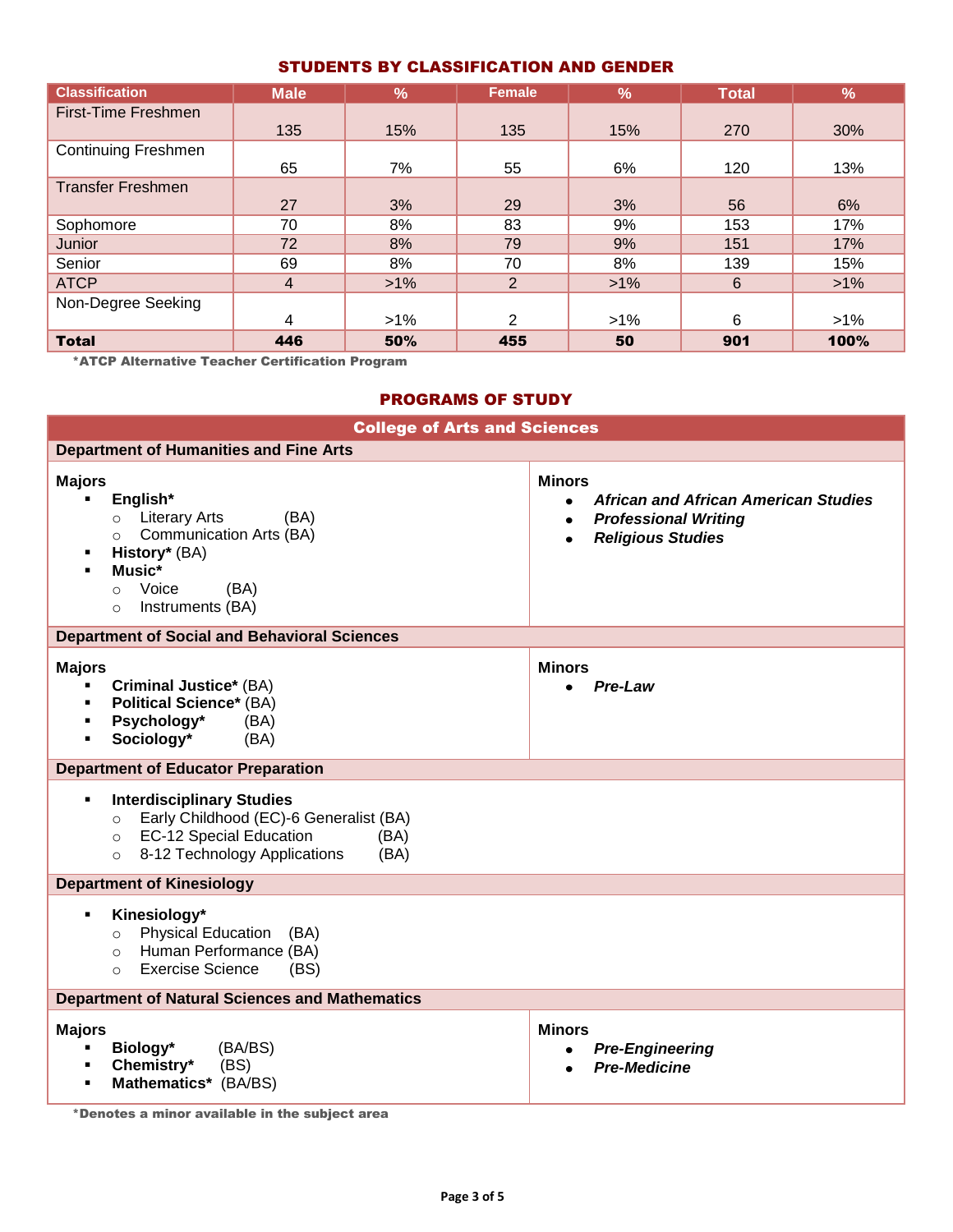#### PROGRAMS OF STUDY

| <b>School of Business and Technology</b>                                                                                                   |  |  |  |  |  |  |
|--------------------------------------------------------------------------------------------------------------------------------------------|--|--|--|--|--|--|
| <b>Department of Business Administration</b>                                                                                               |  |  |  |  |  |  |
| <b>Business Administration*</b><br>$\blacksquare$<br>(BA)<br>Accounting<br>O<br>Management (BA)<br>$\circ$<br>Marketing<br>(BA)<br>$\circ$ |  |  |  |  |  |  |
| <b>Department of Computer Science</b>                                                                                                      |  |  |  |  |  |  |
| <b>Computer Science</b><br>(BS)<br>٠<br><b>Computer Information Systems (BS)</b><br>٠                                                      |  |  |  |  |  |  |

## GRADUATES BY MAJOR JULY 2009-JUNE 2010

| <b>Major</b>                        | <b>Number</b>  | <b>Percentage</b> |
|-------------------------------------|----------------|-------------------|
| <b>Biology</b>                      | 3              | 3%                |
| <b>Business Administration</b>      | 23             | 25%               |
| Chemistry                           | 3              | 3%                |
| <b>Computer Information Systems</b> |                | 1%                |
| <b>Computer Science</b>             |                | 1%                |
| <b>Criminal Justice</b>             | 11             | 12%               |
| English                             | $\overline{7}$ | 8%                |
| History                             | 3              | 3%                |
| <b>Interdisciplinary Studies</b>    | 13             | 14%               |
| Kinesiology                         | 17             | 18%               |
| <b>Mathematics</b>                  |                | $1\%$             |
| <b>Political Science</b>            |                | 1%                |
| Psychology                          | 6              | 7%                |
| Sociology                           | 3              | 3%                |
| <b>Total</b>                        | 93             | 100%              |

### FACULTY BY CATEGORY AND GENDER

| <b>Category</b>            | <b>Male</b>    | $\frac{9}{6}$ | Female         | $\frac{9}{6}$ | <b>Total</b> | $\frac{9}{6}$ |
|----------------------------|----------------|---------------|----------------|---------------|--------------|---------------|
| <b>Professor</b>           | $\overline{7}$ | 15%           | $6\phantom{1}$ | 13%           | 13           | 28%           |
| <b>Associate Professor</b> | $\overline{4}$ | 9%            | 5              | 11%           | 9            | 19%           |
| <b>Assistant Professor</b> | 8              | 17%           | 9              | 19%           | 17           | 36%           |
| <b>Instructor</b>          | 3              | 6%            | $5\phantom{.}$ | 11%           | $\, 8$       | 17%           |
| <b>Total</b>               | 22             | 47%           | 25             | 53%           | 47           | 100%          |